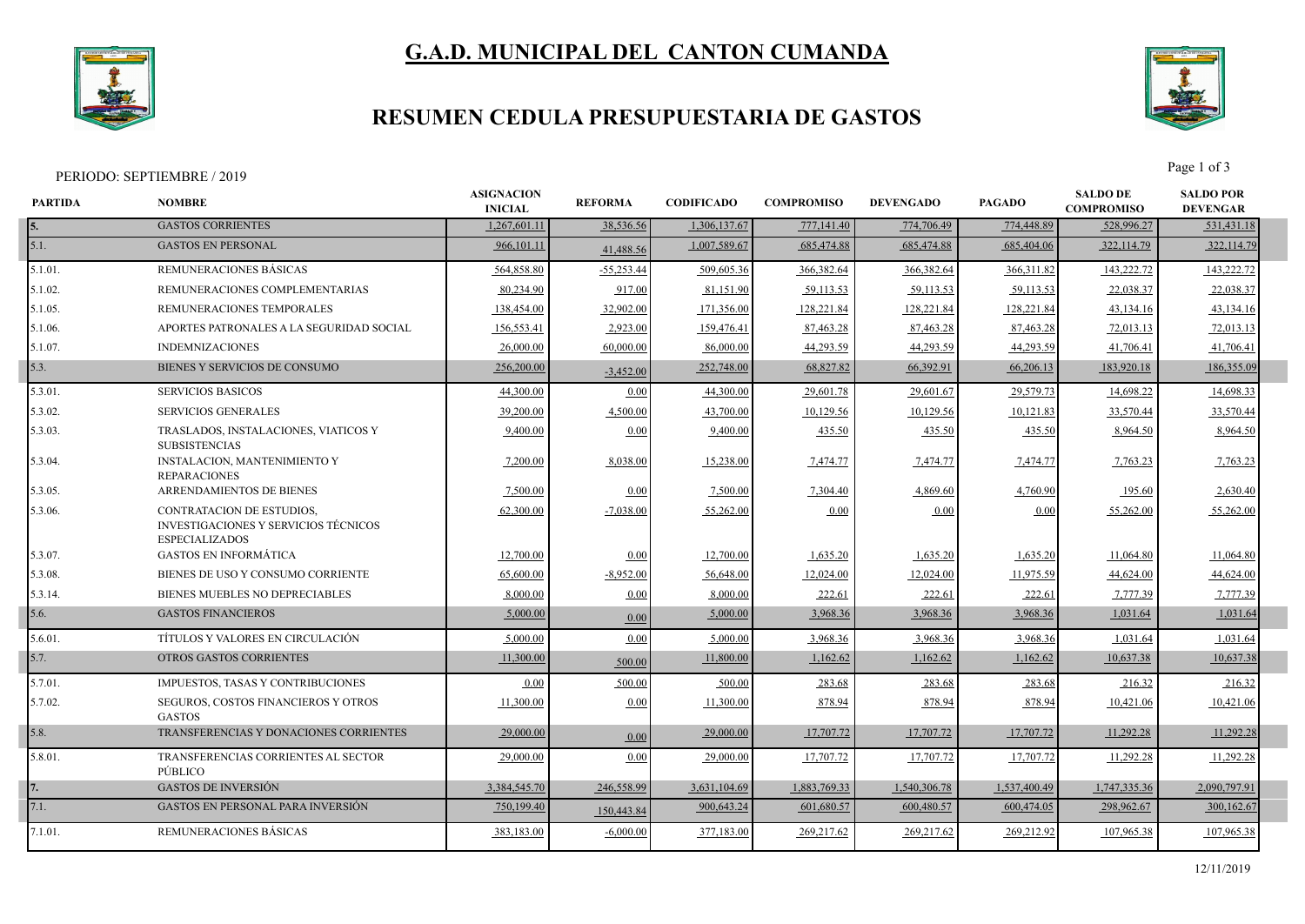



## **RESUMEN CEDULA PRESUPUESTARIA DE GASTOS**



PERIODO: SEPTIEMBRE / 2019 Page 2 of 3

| <b>PARTIDA</b> | <b>NOMBRE</b>                                                                                               | <b>ASIGNACION</b><br><b>INICIAL</b> | <b>REFORMA</b> | <b>CODIFICADO</b> | <b>COMPROMISO</b> | <b>DEVENGADO</b> | <b>PAGADO</b> | <b>SALDO DE</b><br><b>COMPROMISO</b> | <b>SALDO POR</b><br><b>DEVENGAR</b> |  |
|----------------|-------------------------------------------------------------------------------------------------------------|-------------------------------------|----------------|-------------------|-------------------|------------------|---------------|--------------------------------------|-------------------------------------|--|
| 7.1.02.        | REMUNERACIONES COMPLEMENTARIAS                                                                              | 65.371.25                           | 16,033.00      | 81,404.25         | 59,550.98         | 59,550.98        | 59,550.98     | 21,853.27                            | 21,853.27                           |  |
| 7.1.05.        | REMUNERACIONES TEMPORALES                                                                                   | 121,700.00                          | 126,722.84     | 248,422.84        | 187,372.59        | 186,172.59       | 186,170.77    | 61,050.25                            | 62,250.25                           |  |
| 7.1.06.        | APORTES PATRONALES A LA SEGURIDAD SOCIAL                                                                    | 110,131.00                          | 14,488.00      | 124,619.00        | 81,648.46         | 81,648.46        | 81,648.46     | 42,970.54                            | 42,970.54                           |  |
| 7.1.07.        | <b>INDEMNIZACIONES</b>                                                                                      | 69,814.15                           | $-800.00$      | 69,014.15         | 3,890.92          | 3,890.92         | 3,890.92      | 65,123.23                            | 65,123.23                           |  |
| 7.3.           | BIENES Y SERVICIOS PARA INVERSIÓN                                                                           | 731,068.83                          | 7,890.40       | 738,959.23        | 358,596.83        | 353,449.32       | 351,737.59    | 380, 362. 40                         | 385,509.91                          |  |
| 7.3.02.        | <b>SERVICIOS GENERALES</b>                                                                                  | 50,300.00                           | 84,133.20      | 134,433.20        | 59,115.57         | 59,115.57        | 57,850.57     | 75,317.63                            | 75,317.63                           |  |
| 7.3.03.        | TRASLADOS, INSTALACIONES , VIÁTICOS Y<br><b>SUBSISTENCIAS</b>                                               | 4,200.00                            | 0.00           | 4,200.00          | 263.00            | 263.00           | 263.00        | 3,937.00                             | 3,937.00                            |  |
| 7.3.04.        | INSTALACIONES, MANTENIMIENTOS Y<br><b>REPARACIONES</b>                                                      | 123,500.00                          | $-3,000.00$    | 120,500.00        | 26,746.52         | 26,746.52        | 26,678.09     | 93,753.48                            | 93,753.48                           |  |
| 7.3.05.        | ARRENDAMIENTO DE BIENES                                                                                     | 20,000.00                           | 0.00           | 20,000.00         | 3,900.00          | 2,100.00         | 2,046.43      | 16,100.00                            | 17,900.00                           |  |
| $7.3.06$ .     | <b>CONTRATACIONES DE ESTUDIOS E</b><br><b>INVESTIGACIONES Y SERVICIOS TÉCNICOS</b><br><b>ESPECIALIZADOS</b> | 24,000.00                           | $-200.00$      | 23,800.00         | 2,850.03          | 2,850.03         | 2,850.03      | 20.949.97                            | 20,949.97                           |  |
| 7.3.07.        | <b>GASTOS EN INFORMÁTICA</b>                                                                                | 2,500.00                            | $-500.00$      | 2,000.00          | 0.00              | 0.00             | 0.00          | 2,000.00                             | 2,000.00                            |  |
| 7.3.08.        | BIENES DE USO Y CONSUMO DE INVERSIÓN                                                                        | 481,068.83                          | $-70,042.80$   | 411,026.03        | 255,390.95        | 252,043.44       | 251,718.71    | 155,635.08                           | 158,982.59                          |  |
| 7.3.14.        | BIENES MUEBLES NO DEPRECIABLES                                                                              | 25,500.00                           | $-2,500.00$    | 23,000.00         | 10,330.76         | 10,330.76        | 10,330.76     | 12,669.24                            | 12,669.24                           |  |
| 7.5.           | <b>OBRAS PUBLICAS</b>                                                                                       | 1,647,315.47                        | 86,466.14      | 1,733,781.61      | 702,761.65        | 402,501.47       | 401,609.83    | 1,031,019.96                         | 1,331,280.14                        |  |
| 7.5.01.        | OBRAS DE INFRAESTRUCTURA                                                                                    | 1,627,315.47                        | 86,466.14      | 1,713,781.61      | 702,761.65        | 402,501.47       | 401,609.83    | 1,011,019.96                         | 1,311,280.14                        |  |
| 7.5.04.        | OBRAS EN LÍNEAS, REDES E INSTALACIONES<br><b>ELÉCTRICAS</b>                                                 | 20,000.00                           | 0.00           | 20,000.00         | 0.00              | 0.00             | 0.00          | 20,000.00                            | 20,000.00                           |  |
| 7.7.           | OTROS GASTOS DE INVERSIÓN                                                                                   | 25,000.00                           | 0.00           | 25,000.00         | 5,207.98          | 5,207.98         | 4,911.58      | 19,792.02                            | 19,792.02                           |  |
| 7.7.01.        | <b>IMPUESTOS TASAS Y CONTRIBUCIONES</b>                                                                     | 0.00                                | 0.00           | 0.00              | 0.00              | 0.00             | 0.00          | 0.00                                 | 0.00                                |  |
| 7.7.02.        | <b>SEGUROS, COSTOS FINANCIEROS Y OTROS</b><br><b>GASTOS</b>                                                 | 25,000.00                           | 0.00           | 25,000.00         | 5,207.98          | 5,207.98         | 4,911.58      | 19,792.02                            | 19,792.02                           |  |
| 7.8.           | TRANSFERENCIAS Y DONACIONES PARA<br><b>INVERSIÓN</b>                                                        | 230,962.00                          | 1,758.61       | 232,720.61        | 215,522.30        | 178,667.44       | 178,667.44    | 17,198.31                            | 54,053.1                            |  |
| 7.8.01.        | TRANSFERENCIAS PARA INVERSION AL SECTOR<br>PÚBLICO                                                          | 230.962.00                          | 1,758.61       | 232,720.61        | 215,522.30        | 178,667.44       | 178,667.44    | 17,198.31                            | 54,053.17                           |  |
| 18.            | <b>GASTOS DE CAPITAL</b>                                                                                    | 261,700.00                          | $-84,700.00$   | 177,000.00        | 13,375.64         | 13,375.64        | 13,375.64     | 163,624.36                           | 163,624.36                          |  |
| 8.4.           | BIENES DE LARGA DURACIÓN                                                                                    | 261,700.00                          | $-84,700.00$   | 177,000.00        | 13,375.64         | 13,375.64        | 13,375.64     | 163,624.36                           | 163,624.36                          |  |
| 8.4.01.        | <b>BIENES MUEBLES</b>                                                                                       | 251,700.00                          | $-84.700.00$   | 167,000.00        | 13.375.64         | 13.375.64        | 13,375.64     | 153.624.36                           | 153,624.36                          |  |
| 8.4.02.        | <b>BIENES INMUEBLES</b>                                                                                     | 10,000.00                           | 0.00           | 10,000.00         | 0.00              | 0.00             | 0.00          | 10,000.00                            | 10,000.00                           |  |
| $8.4.03$ .     | <b>EXPROPIACIONES DE BIENES</b>                                                                             | 0.00                                | 0.00           | 0.00              | 0.00              | 0.00             | 0.00          | 0.00                                 | 0.00                                |  |
|                |                                                                                                             |                                     |                |                   |                   |                  |               |                                      |                                     |  |